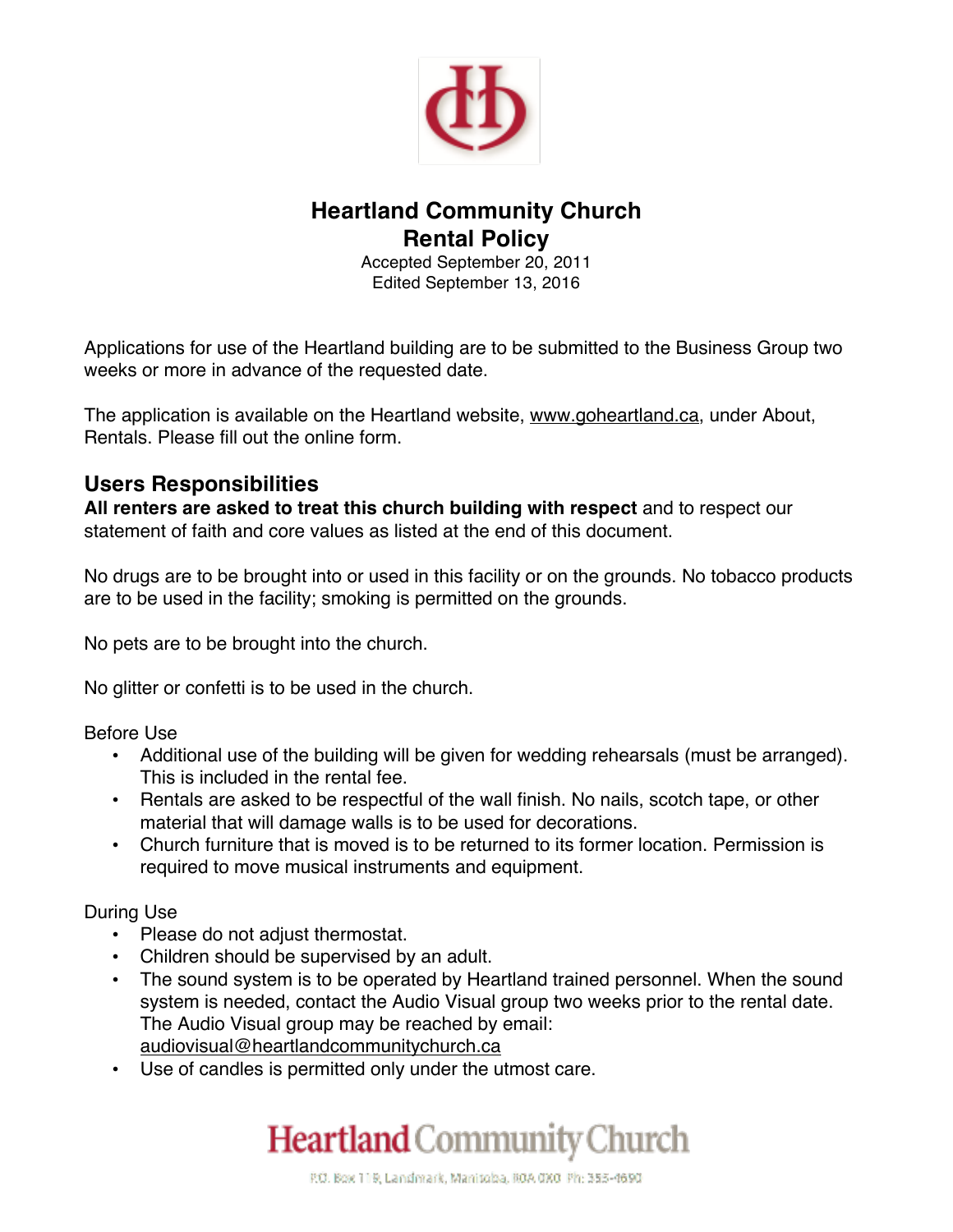

After Use

- All chairs and tables must be clean and returned to their original positions before the next day.
- All leftover food and personal containers must be removed from the kitchen immediately after social function.

## **Use of Kitchen Facilities**

- Contact the Food Co-ordinator for training if using the coffee maker and/or the dishwasher.
- Leave the kitchen as you found it. See the posted list of cleaning responsibilities.
- Any kitchen equipment or dishes that are used must be cleaned and returned to their proper places.
- Groups using outside catering must contact the church Food Co-ordinator prior to using the kitchen.

# **General Comments**

- Vacuum and/or dry mop all floors that have been used.
- Washrooms that have been used are to be cleaned.
- Access and closing of the building must be coordinated with a Business Group representative.
- Damages to the church facilities are the responsibility of the renting group.

# **Contacts**

- Facility Booking Wil Wieler (204) 797-6081
- Business Group Chair Wil Wieler (204) 797-6081
- Custodian Co-ordinator Krista Kubanek (204) 392-4228
- Kitchen Co-Ordinator Clara Sawatzky (204) 355-4498
- Audio Visual Maria Nikkel (204) 806-0155

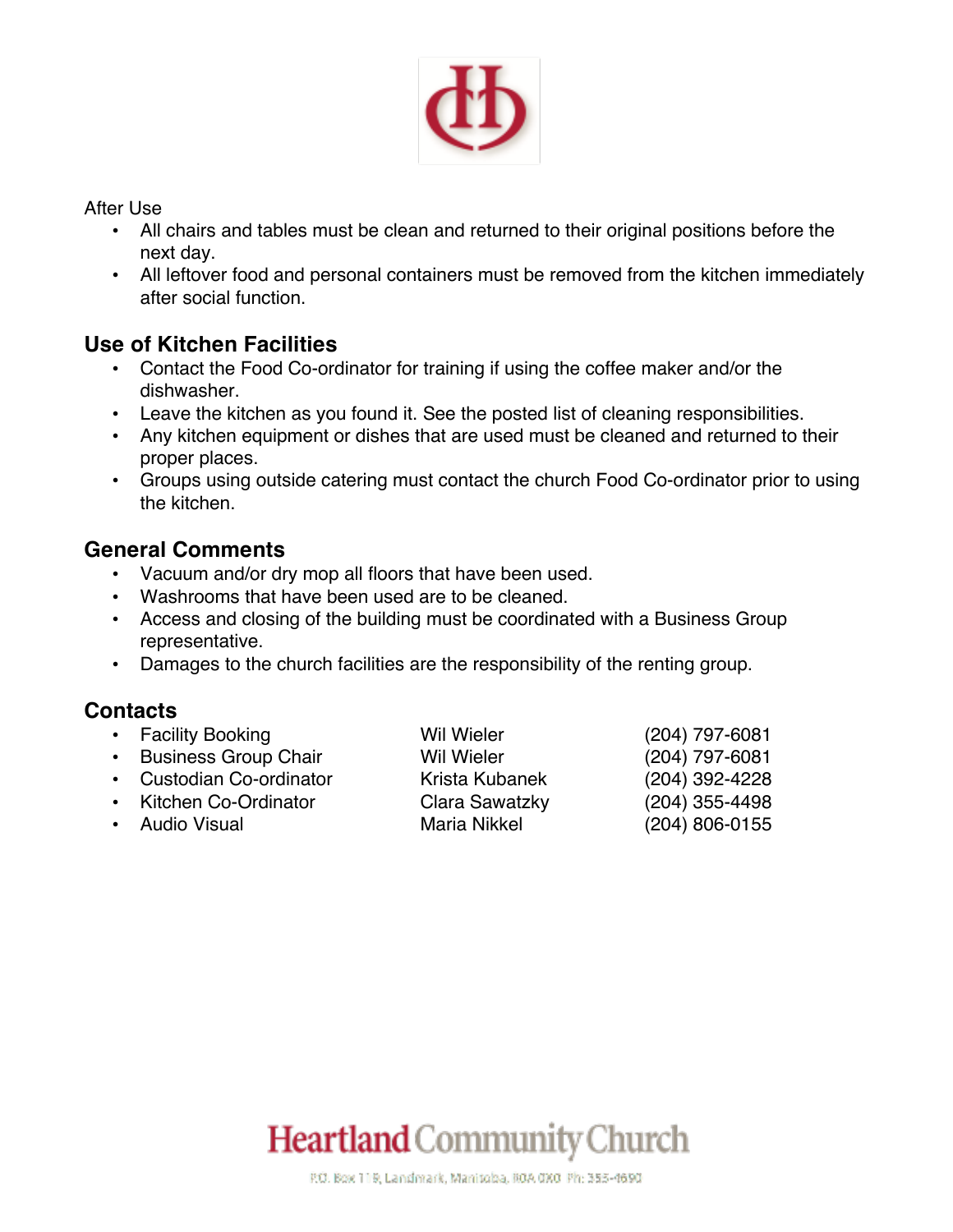

# **Heartland Community Church Core Values**

We value and **welcome** each person with love and acceptance, knowing God's **grace** extends to all people. We will provide a safe place to belong without judgment, where brokenness is shared.

We value the **giftedness** of each person, encouraging freedom of expression, creativity and volunteering. We will help each other to discover and develop our gifts. We will honor and celebrate each other's gifts.

We value **prayer** as integral dialogue with a faithful God. Through praise and confession, through petition and listening, we value both private and corporate prayer. We are confident in a loving God who hears and answers our requests in his way, in his time.

We value servant **leadership** in every aspect of church life. We value a community of leaders that is relational, intuitive, transparent and teachable. Leadership will be faithful and accountable to God and community.

We value our local **community**. We will build relationships and make connections with our neighbors both locally and globally. We will be concerned for people's well being – spiritually, socially and physically with an emphasis on a life style of peacemaking and creation care.

We value **worship** as a deeply personal and authentic expression of our love and thankfulness to God. Open and diverse in style, worship is an integral part of our lives. It is worthy of our best efforts and adds power and blessing when expressed collectively. Worship is a natural outlet for a life guided by the Spirit.

We value the **Bible** as the living Word of God. We believe in its relevance and timely application in our daily lives. We believe that God continues to reveal Himself through the mystery of His Word. While we encourage individual study, we discover its meaning collectively.

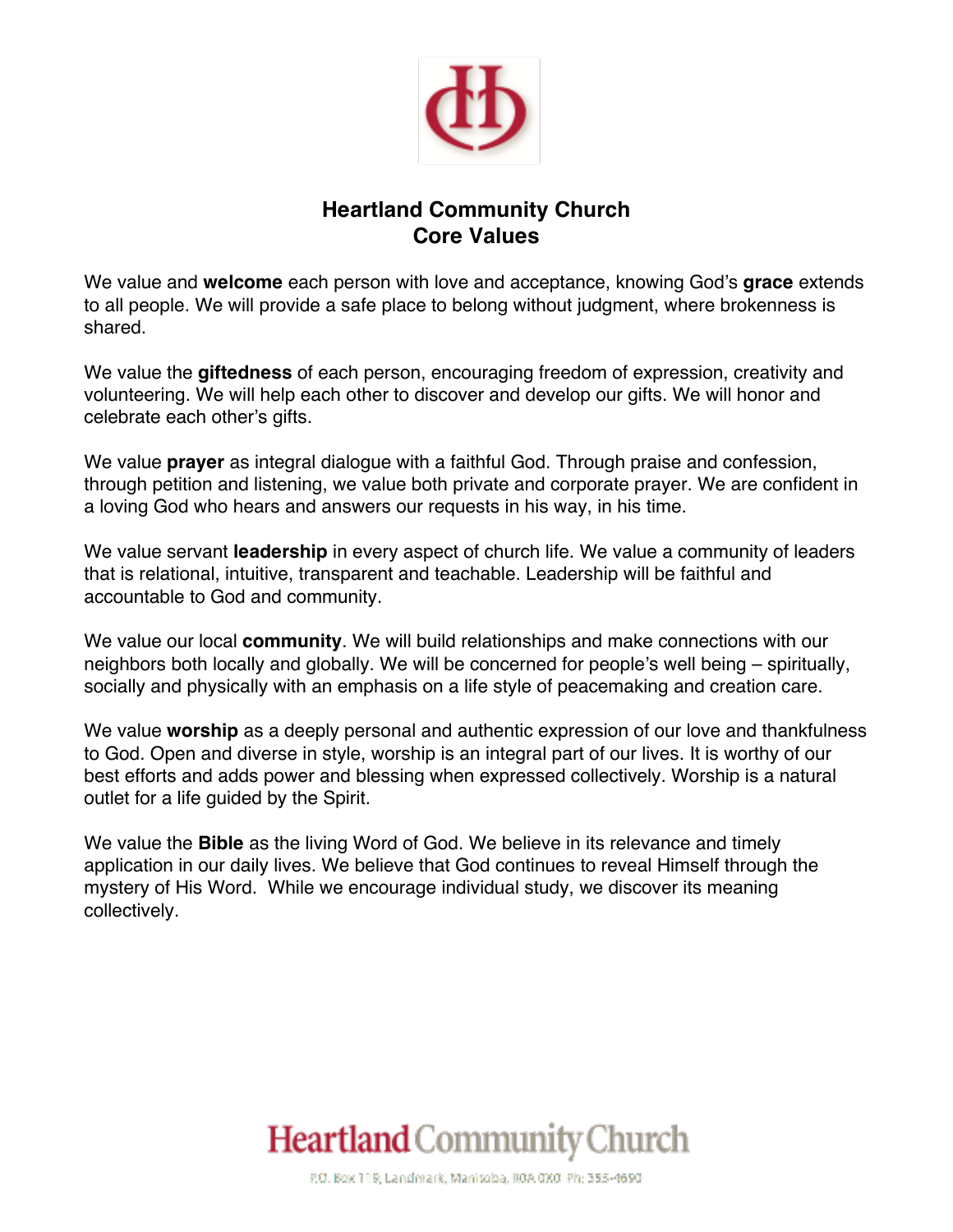

# **EMC Statement of Faith**

**1. The Bible** We believe that the Bible is the inspired and infallible Word of God and that it gives authoritative direction for our faith and conduct (**2 Timothy 3:16–17**).

## **2. God**

We believe in one eternal God who has revealed Himself as Father, Son and Spirit. The Scriptures teach us to pray to God as our Father, to trust in the son, Jesus Christ, as our Lord and Saviour, and to follow the leading of the Spirit who is with us. All persons in this trinity are fully and equally God (Matthew 6:9, 2 Peter 3:18, John 14:16).

## **3. Creation**

We believe God created everything as revealed in Scripture (Genesis 1, 2).

## **4. The Dignity of the Human Race**

We believe God created people in His own image and that all human life is sacred (Genesis  $1:26 - 27$ ).

#### **5. The Fall of the Human Race**

We believe our first parents chose disobedience and that the whole human race has followed them in their sin (Romans 3:23).

#### **6. Satan**

We believe Satan is a personal spirit being who opposes God and is the inspirer of all that is evil (Matthew 4:1-11).

#### **7. Salvation**

We believe that since Jesus Christ has atoned for all sin by His death, all people may now be saved by grace through their faith in Him (Ephesians 2:1–10).

## **8. Discipleship**

We believe that a commitment to Christ means being willing to follow Him in a life of discipleship (1 Peter 2:13-14).

#### **9. The Life of Peace**

We believe that the teachings and example of Christ call us to a life of nonviolence and a ministry of peace in this world (Matthew 5).